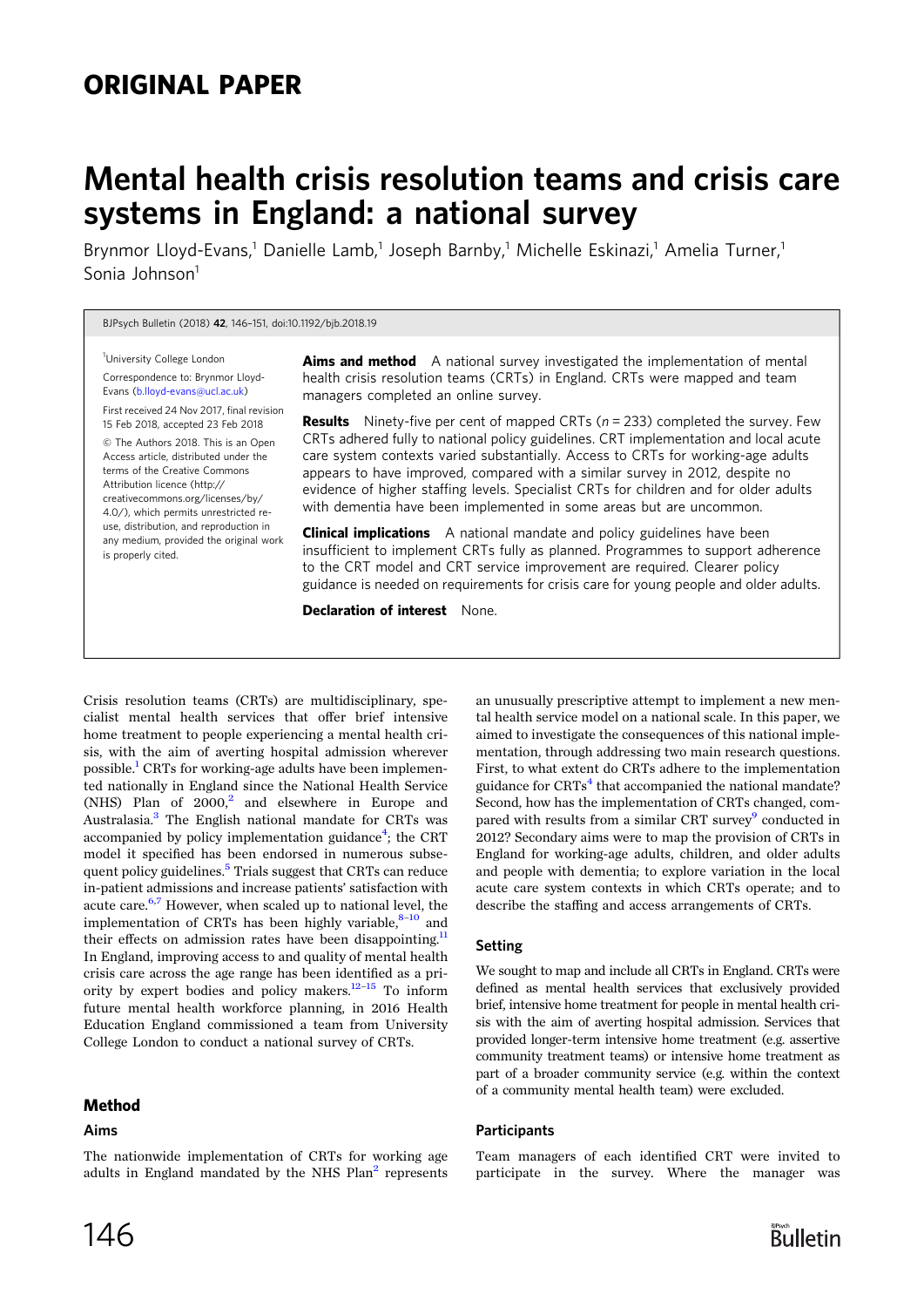unavailable, an alternative senior CRT staff respondent was sought.

#### Measures

The study team developed a 91-item questionnaire, informed by the measure used in a previous CRT survey.<sup>9</sup> This included a mixture of quantitative questions and questions requiring brief free-text responses. Questions covered: current CRT staffing and caseload size; referral and access arrangements, including opening hours, eligibility criteria, referral routes and response time; working arrangements with other acute services; the role of the CRT in decisionmaking regarding hospital admission ('gatekeeping'); staff training; and team philosophy of care.

#### Procedures

CRTs were mapped by multiple means, including registers of adult and older adult CRTs from two research studies and a national quality improvement network, and through the websites of all mental health NHS trusts in England. CRT managers were asked to identify other CRTs in their area (including teams for young people or older adults) when contacted about the survey, in order to identify any CRTs previously missed.

The survey met Health Research Authority criteria for a service evaluation<sup>[16](#page-5-0)</sup> and was approved as such by the North London Research Consortium. Local processes for approving the service evaluation were followed by the study team wherever required.

Details of mapped CRTs were entered into Opinio, $17$ UCL's secure online survey system. Team managers were then automatically invited to complete the survey by email, through Opinio, and were also contacted by researchers, sent an information sheet about the study and given the opportunity to ask any questions. Following three, weekly automatic Opinio email reminders, researchers contacted remaining non-responders by phone. The option of completing the questionnaire as a telephone interview was offered. Respondents consented to take part by completing the survey: those who completed the survey online entered their own data directly into Opinio; researchers entered the data into Opinio for phone respondents.

The survey took place from September to November 2016. At the beginning of December 2016, the online survey was closed and the data were downloaded from Opinio into SPSS for Windows for data analysis. Data files were stored on the secure, password-protected UCL IT system.

# Analysis

Data were analysed in SPSS and descriptive statistics were presented separately for adult, older adult/dementia, and children and young people's CRT teams. Survey questions which directly mapped on to national policy implementation guidance for adult  $CRTs<sup>4</sup>$  $CRTs<sup>4</sup>$  $CRTs<sup>4</sup>$  were identified, and the proportion of adult CRTs meeting each policy recommendation was reported. For variables where comparable data were available from both our survey and the 2012 national CRT

survey, $9$  differences in responses between the two time points were explored using bivariate statistics.

# Results

Overall, 198 adult CRTs, 15 CRTs for children and young people, and 31 CRTs for older adults and/or people with dementia were mapped. (One adult CRT originally mapped in error was excluded.) Survey responses were obtained from 190 adult teams, 13 children and young people's teams, and 30 older adult teams: an overall response rate of 95%. Two administrative health regions (NHS trusts) had no adult CRT services: in these regions, crisis response was organised within broader community mental health teams.

#### Adult CRTs' adherence to policy recommendations

[Table 1](#page-2-0) summarises how far adult CRTs were adhering to the recommendations of the influential Mental Health Policy Implementation Guide $4$  which accompanied the national mandate for adult CRTs in England. Only one team was fully adherent in all respects; recommendations for having a multidisciplinary staff team and for accepting referrals directly from general practitioners (GPs) and patients were most frequently unmet. Regarding staffing levels, 76% of teams met the minimum recommended staffing level of 14 full time equivalent staff for a caseload of 30 patients, based on their current caseload on the day of the survey. However, this figure dropped to 55% of teams, based on their reported highest typical caseload.

#### Changes to CRT implementation 2012–2016

[Table 2](#page-2-0) summarises recent changes in adult CRT implementation, based on a comparison of results from this survey with those from a previous national survey conducted in  $2012.<sup>9</sup>$  Overall, adult CRTs appear to be more accessible in 2016: compared with 2012, significantly more CRTs accept self-referrals, provide a 24 h service, and work with people with personality disorders and with older adults. An exception to this trend is that fewer CRTs in 2016 accepted young people aged 16–17 years. More CRTs in 2016 were able to access non-hospital crisis beds, compared with 2012, and more teams in 2016 fulfilled a full 'gatekeeping' function and assessed all patients before voluntary hospital admission. Changes in CRTs' staff mix were less marked, although social workers were less well represented and psychologists were better represented in CRTs in 2016 than in 2012. The proportion of teams meeting recommended minimum staffing levels fell from 87 to 76%.

#### CRTs within the acute care system

[Table 3](#page-3-0) shows the different acute care contexts within which CRTs operate. While all NHS trusts include acute in-patient wards, there was wide variation in the availability of other crisis services within local acute care systems. About half of adult CRTs were supported by a separate, staffed crisis phone line, and had access to residential, non-hospital crisis beds. About one-fifth of adult CRTs could access places for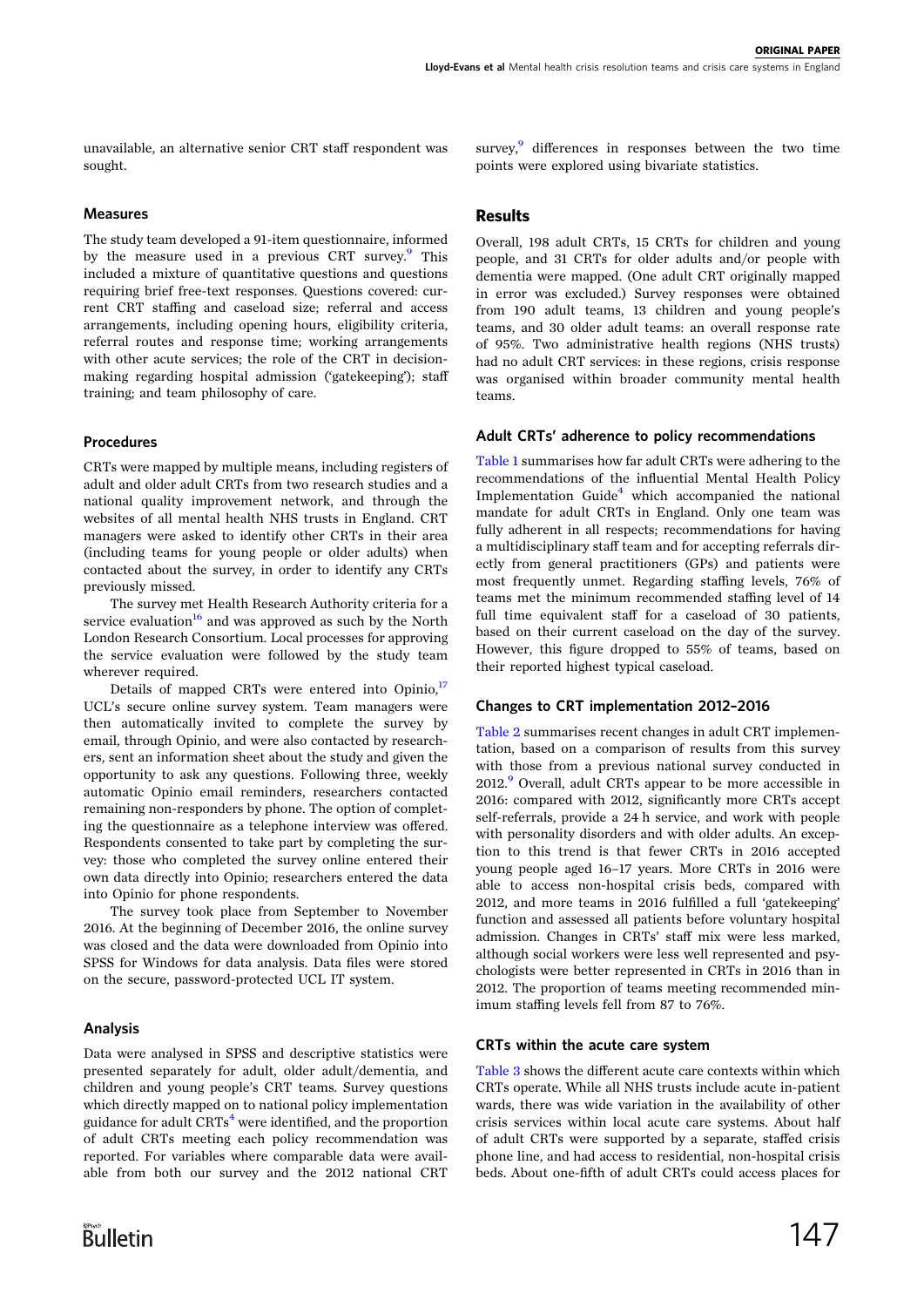<span id="page-2-0"></span>

| Adult CRTs' adherence to national policy implementation guidance regarding access and staffing<br>Table 1                                                                      |                                                                                   |  |  |  |  |
|--------------------------------------------------------------------------------------------------------------------------------------------------------------------------------|-----------------------------------------------------------------------------------|--|--|--|--|
| Department of Health 2001 policy implementation guidance requirement for CRTs                                                                                                  | Proportion of CRTs for working age adults<br>implementing this guidance $n/N$ (%) |  |  |  |  |
| The CRT can provide home treatment 24 h a day, 7 days a week [Coded as: the CRT can provide<br>home visits to patients on its caseload at any time of the day or night]        | 132/190 (70%)                                                                     |  |  |  |  |
| The CRT has easy referral processes including accepting direct referral from GPs and patients/<br>families                                                                     | 78/185 (42%)                                                                      |  |  |  |  |
| The CRT will work with adults aged 16-65 years                                                                                                                                 | 42/190 (22%)                                                                      |  |  |  |  |
| The CRT should act as gatekeeper to in-patient services [Coded as: does the CRT always assess<br>voluntary patients in person before hospital admission?]                      | 92/185 (50%)                                                                      |  |  |  |  |
| Adherence to all the above access requirements                                                                                                                                 | 33/185 (18%)                                                                      |  |  |  |  |
| The CRT includes a psychiatrist [Coded as: the CRT includes a consultant or staff grade psychiatrist]                                                                          | 173/185 (94%)                                                                     |  |  |  |  |
| The CRT team should be multidisciplinary [Coded as: the CRT includes psychiatrist, nursing, social<br>work, psychologist and occupational therapist staff and support workers] | 27/185 (15%)                                                                      |  |  |  |  |
| The CRT should include at least 14 full time equivalent staff for a team caseload of up to 30 patients<br>[Coded based on current caseload from survey responses]              | 137/180 (76%)                                                                     |  |  |  |  |
| Adherence to all the above staffing requirements                                                                                                                               | 17/180 (9%)                                                                       |  |  |  |  |
| Adherence to all staffing and access requirements                                                                                                                              | 1/180 (1%)                                                                        |  |  |  |  |

| Implementation of CRTs for working age adults in 2016 compared with 2012<br>Table 2 |                                                                                                                 |                                                    |                 |                            |  |  |  |
|-------------------------------------------------------------------------------------|-----------------------------------------------------------------------------------------------------------------|----------------------------------------------------|-----------------|----------------------------|--|--|--|
|                                                                                     |                                                                                                                 | CRTs with this service characteristic<br>$n/N$ (%) |                 | Significant<br>differences |  |  |  |
| Service domain                                                                      | CRT characteristic                                                                                              | 2012 CRT survey                                    | 2016 CRT survey | 2012-2016                  |  |  |  |
| Eligibility<br>(diagnosis)                                                          | The CRT will accept people with dementia                                                                        | 39/192 (20%)                                       | 32/190 (17%)    | n/s                        |  |  |  |
|                                                                                     | The CRT will accept people with comorbid learning<br>difficulties                                               | 111/192 (58%)                                      | 94/190 (50%)    | n/s                        |  |  |  |
|                                                                                     | The CRT will accept people with personality disorder                                                            | 151/192 (79%)                                      | 187/190 (98%)   | $\chi^2$ = 36.6, P < 0.001 |  |  |  |
| Eligibility (age)                                                                   | The CRT will accept people age 16+                                                                              | 99/192 (52%)                                       | 60/190 (32%)    | $\chi^2$ = 15.7, P < 0.001 |  |  |  |
|                                                                                     | There is no upper age limit to the CRT service                                                                  | 110/191 (58%)                                      | 137/190 (72%)   | $\chi^2$ = 8.8, P = 0.003  |  |  |  |
| Access (hours of<br>service)                                                        | The CRT provides a 24 h telephone response                                                                      | 138/171 (81%)                                      | 176/190 (93%)   | $\chi^2$ = 11.3, P = 0.001 |  |  |  |
|                                                                                     | The CRT provides home visits 24/7                                                                               | 65/166 (39%)                                       | 132/190 (69%)   | $\chi^2$ = 32.9, P < 0.001 |  |  |  |
| Access (referrals)                                                                  | The CRT accepts referrals from GPs                                                                              | 147/190 (77%)                                      | 148/184 (80%)   | n/s                        |  |  |  |
|                                                                                     | The CRT accepts self-referrals from known patients                                                              | 106/191 (55%)                                      | 127/184 (69%)   | $\chi^2$ = 7.4, P = 0.007  |  |  |  |
|                                                                                     | The CRT accepts self-referrals from new patients                                                                | 40/191 (20.9%)                                     | 79/184 (43%)    | $\chi^2$ = 20.9, P < 0.001 |  |  |  |
| Access<br>(gatekeeping)                                                             | The CRT assesses all patients in person before voluntary<br>hospital admission                                  | 62/187 (33%)                                       | 92/185 (50%)    | $\chi^2$ = 10.5, P = 0.001 |  |  |  |
|                                                                                     | The CRT always attends Mental Health Act assessments                                                            | 35/187 (19%)                                       | 35/185 (19%)    | n/s                        |  |  |  |
| Staff mix                                                                           | The CRT includes consultant psychiatrists                                                                       | 148/171 (87%)                                      | 163/185 (88%)   | n/s                        |  |  |  |
|                                                                                     | The CRT includes psychiatrists at non-consultant grades                                                         | 129/171 (75%)                                      | 133/185 (72%)   | n/s                        |  |  |  |
|                                                                                     | The CRT includes nurses                                                                                         | 171/171 (100%)                                     | 182/185 (98%)   | n/s                        |  |  |  |
|                                                                                     | The CRT includes social workers                                                                                 | 122/171 (71%)                                      | 105/185 (57%)   | $\chi^2$ = 8.2, P = 0.004  |  |  |  |
|                                                                                     | The CRT includes occupational therapists                                                                        | 72/171 (42%)                                       | 88/185 (48%)    | n/s                        |  |  |  |
|                                                                                     | The CRT includes psychologists                                                                                  | 50/171 (29%)                                       | 73/185 (39%)    | $\chi^2$ = 4.1, P = 0.04   |  |  |  |
|                                                                                     | The CRT includes support workers                                                                                | 145/171 (85%)                                      | 162/185 (88%)   | n/s                        |  |  |  |
| Staffing level                                                                      | The CRT has at least 14 full time equivalent staff for a<br>caseload of 30 patients (based on current caseload) | 116/134 (87%)                                      | 137/180 (76%)   | $\chi^2$ = 5.4, P = 0.02   |  |  |  |
| Crisis alternatives                                                                 | The CRT has access to a crisis house                                                                            | 65/184 (35%)                                       | 85/185 (46%)    | $\chi^2$ = 4.3, P = 0.04   |  |  |  |
|                                                                                     | The CRT has access to an acute day hospital                                                                     | 41/184 (22%)                                       | 40/185 (22%)    | n/s                        |  |  |  |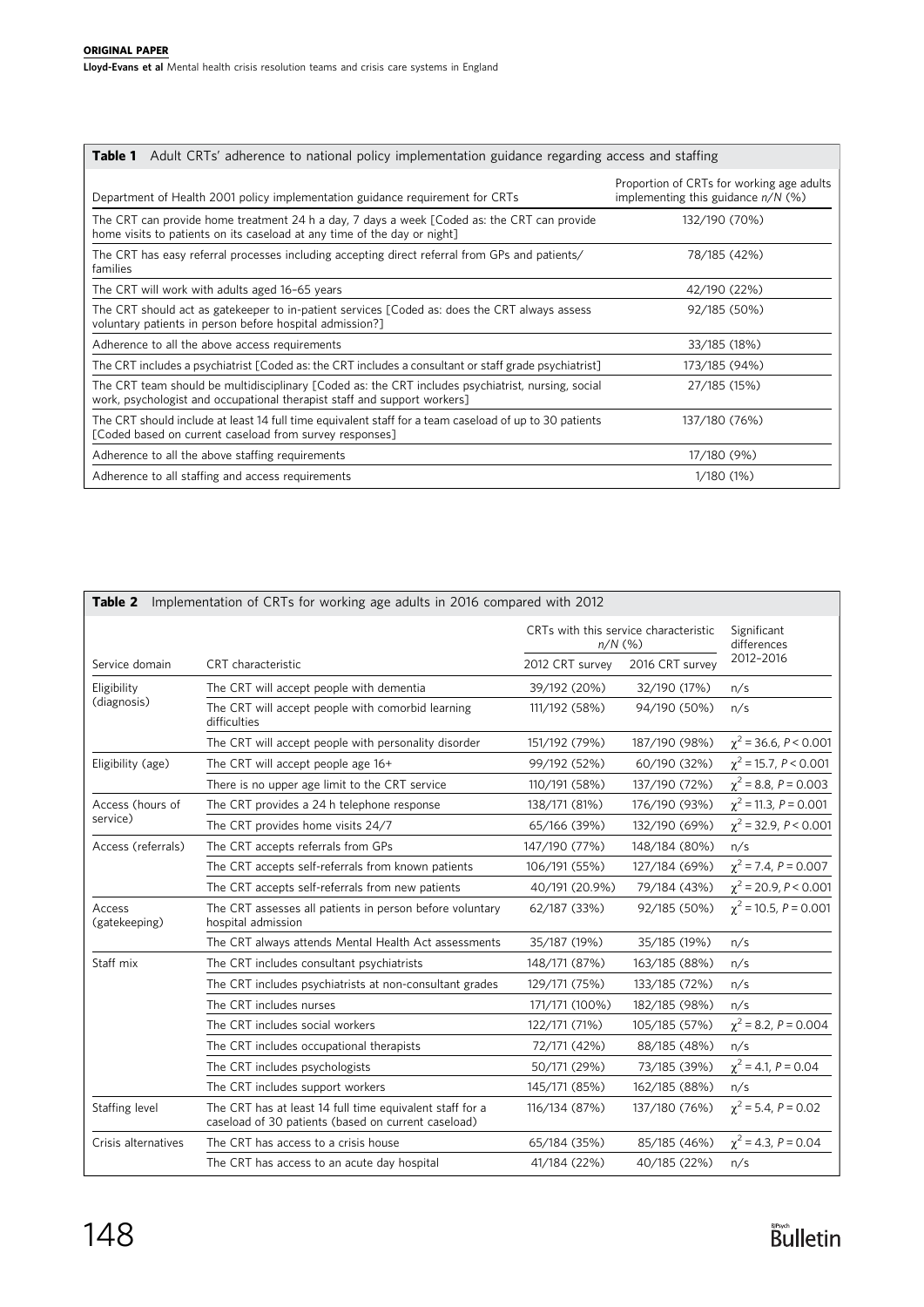<span id="page-3-0"></span>

| Table 3<br>Variation in the acute care systems within which CRTs operate |                                                              |                                     |                               |  |  |  |
|--------------------------------------------------------------------------|--------------------------------------------------------------|-------------------------------------|-------------------------------|--|--|--|
|                                                                          | CRTs operating within this type of acute care system n/N (%) |                                     |                               |  |  |  |
| Acute care system characteristic                                         | Adult CRTs                                                   | Children and young<br>people's CRTs | Older adult/<br>dementia CRTs |  |  |  |
| A separate, 24 h crisis line is provided                                 | 106/184 (58%)                                                | 3/13(23%)                           | 10/29 (34%)                   |  |  |  |
| A separate crisis assessment/triage service is provided                  | 59/184 (32%)                                                 | 2/13 (15%)                          | 6/29(21%)                     |  |  |  |
| The CRT has access to residential crisis beds (non-hospital)             | 85/185 (46%)                                                 | 1/13(8%)                            | 3/29 (10%)                    |  |  |  |
| The CRT can access an acute day hospital                                 | 40/185 (22%)                                                 | 1/13(8%)                            | 5/29 (17%)                    |  |  |  |
| A separate sanctuary/crisis drop-in service is provided                  | 28/185 (15%)                                                 | 1/13(8%)                            | 3/29 (10%)                    |  |  |  |

patients at an acute day hospital. Three innovations in acute care systems are highlighted by the survey. First, there is a split between crisis assessment and crisis home treatment functions: nearly one-third of adult CRTs are now supported by a separate triage/crisis assessment service. Second, 15% of adult CRTs are supported by non-residential crisis drop-in services, which typically function at evenings and on weekends, and can signpost elsewhere or refer individuals to CRTs. Third, specialist CRTs for young people and older adults, which were not nationally mandated, have been developed: these typically have less access than adult CRTs to other supportive crisis services.

#### Staffing and access: adult CRTs

Full descriptive results from the survey are provided in the supplementary data (File DS1) available at [https://doi.org/](https://doi.org/10.1192/bjb.2018.19) [10.1192/bjb.2018.19.](https://doi.org/10.1192/bjb.2018.19) Adult CRTs exhibited wide variation in staffing and access arrangements. While most teams included nurses (98%), psychiatrists (94%) and support workers (88%), whether teams included social workers (57%), occupational therapists (48%) or psychologists (39%) was much more variable. Current team caseloads varied from 5 to 144 patients; current staffing varied from 3 to 69 full time equivalent staff. A typical adult CRT, based on median scores, comprised 21 full time staff for a caseload of 29 patients.

Eligibility criteria for adult CRTs also varied. Most teams (72%) accepted patients over the age of 18 with no upper age limit, but only a third of teams (32%) would support young people aged 16–17. This was in the context of 13% of adult CRTs reporting that there was a local children and young people's CRT which operated 24 h a day, and 6% of adult CRTs with a local older adults' CRT operating 24 h a day. Half of adult CRTs (50%) reported that they would accept patients with comorbid learning difficulties, and only a minority (17%) supported people with dementia. Referrals from GPs were accepted by 80% of teams; selfreferrals were accepted by two-thirds of teams (69%) if the patient was already known to services, but by fewer than half (43%) if the person was not previously known.

Most teams (93%) provided a 24 h telephone response, but just over two-thirds (69%) operated a full 24 h service, including capacity to make home visits. Half of adult CRTs (50%) reported that they always assessed patients in person before hospital admission was arranged, but only 19% of teams reported always attending Mental Health Act assessments, which precede compulsory hospital admissions.

Eighty-six per cent of adult CRTs set a target response time for starting an assessment, having accepted a referral for a patient in crisis, but these targets varied from 1 h to 1 week. In 45% of teams, this target response time was 4 h or less.

#### Staffing and access: children and young people's and older adult CRTs

While nurses were represented in all teams, only a minority of children and young people's CRTs (46%) and older adult CRTs (38%) included medical staffing. Occupational therapists were included in a majority of older adult teams (55%), and social workers in a majority of children and young people's teams (61%). For children and young people's teams, current caseload size ranged from 3 to 49 patients, and 59% of teams met a minimum staffing level benchmark of 14 full time equivalent staff for a caseload of 30 patients. For older adults, current caseloads ranged from 8 to 226 patients; 59% of these teams also met the minimum staffing level.

All but two of the children and young people's CRTs accepted all ages up to 18 years the other two had lower limits of 11 and 12 years, respectively. Of the 30 older adult teams included in the survey, 11 were exclusively for people with dementia, while the other 19 also accepted older adults with mental illness. Compared with adult CRTs, fewer CRTs for older adults (30%) and for children and young people (46%) offered a full 24 h service, including capacity to provide home visits. While most teams would accept direct referrals from GPs (69% of children and young people's teams; 76% of older adult teams), fewer than half would accept any referrals directly from patients or their families (46% for people already known to services in children and young people's CRTs; 45% in older adult CRTs). Target response times for starting an assessment following a new referral were very varied, as in adult CRTs: the response time target was 4 h or less for 64% of children and young people's teams which set a target, and for 33% of older adult teams. Only about a third of older adult and children and young people's teams (31% for each) reported always assessing patients in person before hospital admission.

# Philosophy of care and staff training

Forty-four per cent of adult CRTs and 52% of older adult CRTs reported having any philosophy of care or theoretical model which underpinned their service, with the recovery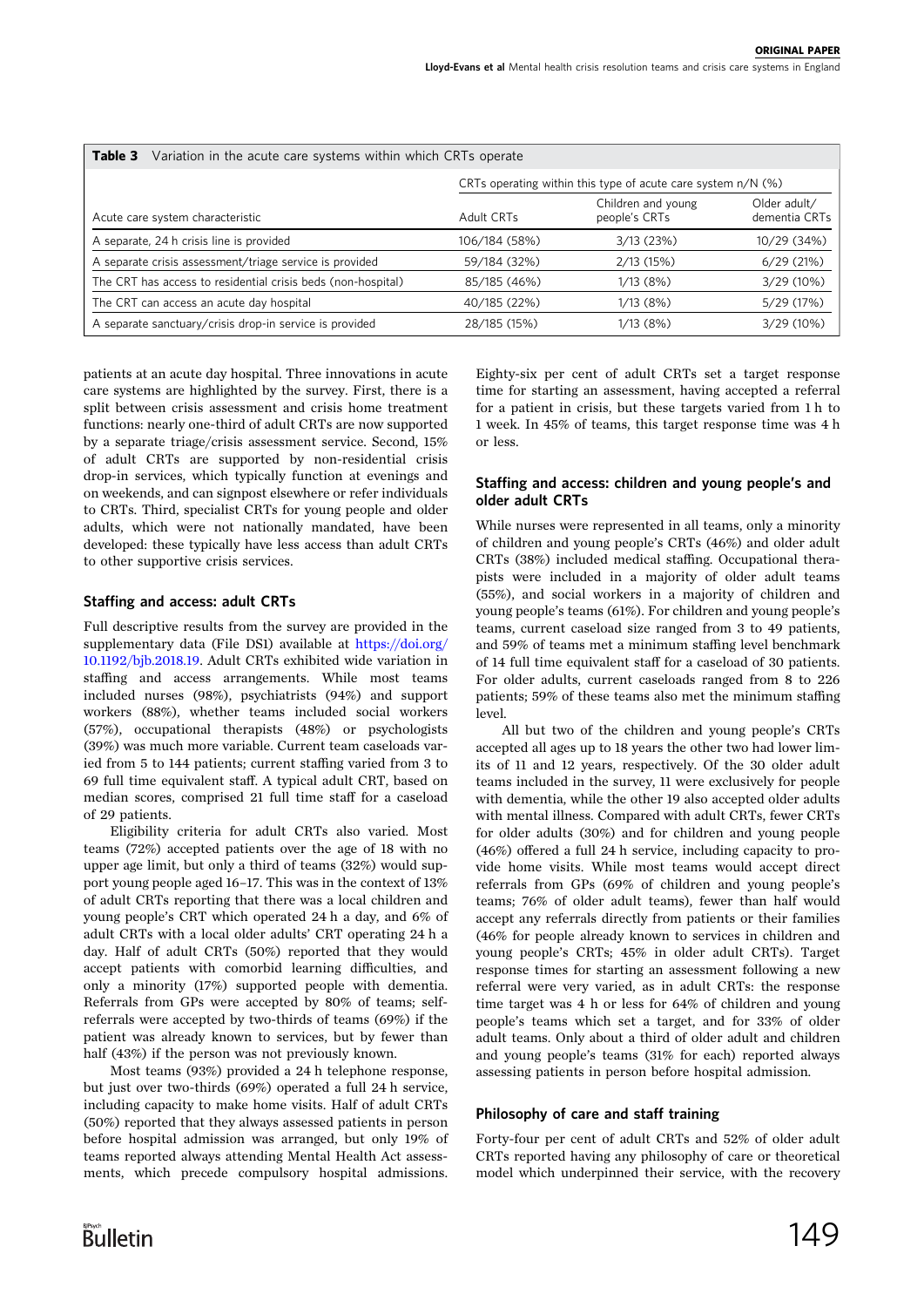model being by far the most common response in each case. Only three of 13 children and young people's CRTs reported any underpinning philosophy or model – either a 'psychosocial' model or a dialectical behaviour therapy approach. Fewer than half of CRTs for adults (41%), older adults (28%), or children and young people (31%) reported providing any CRT-specific training for the whole staff team.

# **Discussion**

The survey findings show that current implementation of the CRT model is highly variable. Almost no adult CRTs adhere fully to the model recommended in policy guidance. This is consistent with the findings from previous surveys. $8,9$  $8,9$  $8,9$ Adult CRTs appear to have become more accessible since 2012. The finding that fewer adult CRTs met recommended staffing levels in 2016 compared with 2012 should be treated with caution: it may be an artefact of a better response rate to the relevant questions in the 2016 survey, and may also reflect the proliferation of separate crisis assessment services, which, where present, reduce the workload for CRTs in responding to new referrals.

While adult CRTs remain almost universal in England, CRTs for children and for older adults are comparatively rare. The teams which do exist may serve larger geographical areas than adult CRTs, but in most areas of England, neither children nor adults with dementia can access crisis support from a specialist CRT team. Children's and older adult CRTs are typically less well staffed and less likely to be organised to provide easy-access, 24 h intensive home treatment, compared to adult CRTs.

#### Strengths and limitations

The very high response rate provides confidence that this survey is representative of CRTs in England. As a self-report questionnaire, it is vulnerable to social desirability bias and to the possibility that respondents do not all interpret questions in the same way. It provides only a cross-sectional snapshot of CRT implementation at one moment in late 2016, although the comparison with results from a similar survey in 2012 allow some assessment of changes over time. Our survey did not ask about the types of intervention provided by CRTs.

#### Implications for research

Four priorities for future research can be identified from this service evaluation. First, there is a need to evaluate mental health crisis care systems, not just individual service models. [Table 3](#page-3-0) showed that CRTs are operating in extremely variable acute service contexts; these contexts – both the configuration of crisis services and the continuity of care among them – are likely to influence outcomes for CRT patients and the overall effectiveness and costs of acute care. The separation of crisis assessment and home treatment teams in many areas represents a major change in acute care in England, which appears to have occurred in response to perceived local need rather than policy guidance or supporting research evidence. We lack evidence about optimal acute

service system models. Second, a systematic review<sup>[18](#page-5-0)</sup> has highlighted the lack of high-quality evidence regarding older adult CRTs, and evidence is equally lacking for effective models of crisis care for younger people. It is unclear whether an adult CRT model is also appropriate for these client groups, or how the model should differ: specification and evaluation of CRT service models for children and older adults is required. Third, our survey suggests that CRTs may be improving access to care without increased staffing resources. This may be occurring in the context of increased demand for CRT services and reduced budgets.<sup>19</sup> The effects of absorbing these pressures on the quality of care delivered to CRT patients are unknown. The need to understand the relationships between CRT resources, service organisation and access, and the quality of care provided to patients is therefore of high importance. A recently developed fidelity measure for CRTs<sup>20</sup> offers a means to assess the organisation and delivery of care in CRT services rigorously and reliably, which could help to address this need. Fourth, the lack of adherence to best practice recommendations in adult CRTs indicates a need to develop resources to support CRTs in achieving high model fidelity and service quality. A current nationally funded study<sup>21</sup> is evaluating a service improvement programme for CRTs in a cluster randomised trial, which, if effective, should help to address this need.

#### Implications for practice

A generalisable implication of this service evaluation is that a policy mandate and guidelines are insufficient to achieve complete and consistent implementation of a desired service model. Active monitoring and support has been shown to be essential for the successful implementation of complex interventions in mental health in international contexts. $^{22}$  $^{22}$  $^{22}$ Clear specification of desired service standards for CRTs, with audit and service improvement support to identify and address difficulties with implementation, is required for CRTs at local and national levels. For example, there is a huge difference for someone in a mental health crisis between waiting an hour for CRT support and waiting a week – yet this is the range of local response time targets reported by CRTs. This survey provides benchmarking data, which can inform the setting of feasible national standards for CRTs and assessment of future changes in CRT implementation. The apparent recent improvements in the accessibility of CRTs suggested by our survey may indicate that recent national policy campaigns in England to achieve better access to mental health crisis care $15,23$  $15,23$  $15,23$  have had some positive effect. Notwithstanding the need for more research evidence about effective service models, the current 'postcode lottery' found by our survey regarding the availability of specialist crisis services for children and older adults indicates a need for action from policy makers and service planners to ensure appropriate services are provided in all areas for these vulnerable groups at times of crisis.

# Supplementary material

Supplementary material is available online at [https://doi.org/10.1192/bjb.](https://doi.org/10.1192/bjb.2018.19) [2018.19](https://doi.org/10.1192/bjb.2018.19)